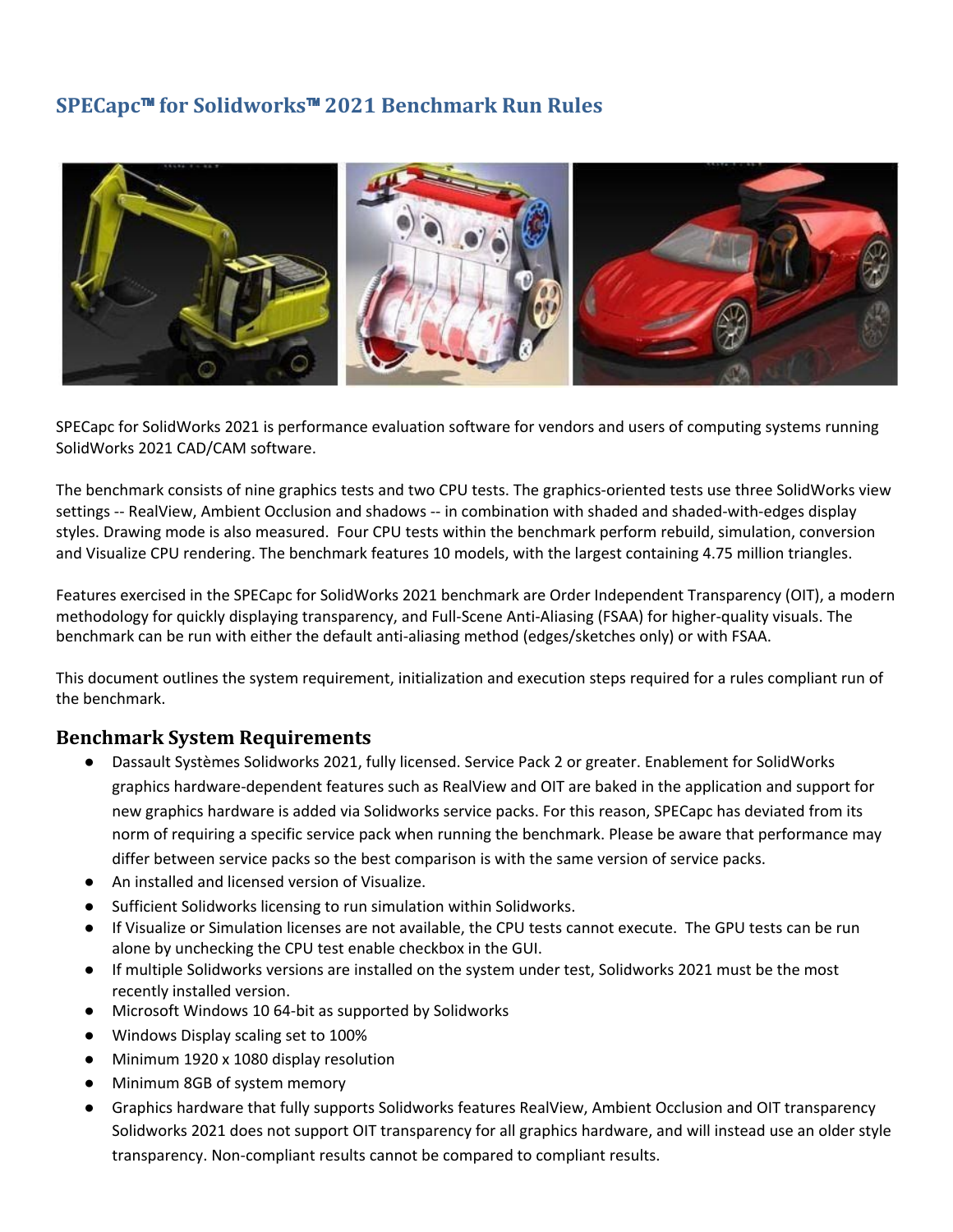## **Benchmark Execution**

- 1. Set display resolution to a minimum of 1920 x 1080.
- 2. Reboot the benchmark system.
- 3. From the Start menu, select

#### *Start -> SPECapc -> SPECapc SolidWorks 2021*

This will bring up the benchmark interface and allow the user to select the anti-aliasing setting with which the benchmark will be run.

| SPECapc SolidWorks 2020 Benchmark                                                   |                                                                                                |                                                                                                                                                                          |
|-------------------------------------------------------------------------------------|------------------------------------------------------------------------------------------------|--------------------------------------------------------------------------------------------------------------------------------------------------------------------------|
| <b>System Configuration</b><br>Manufacturer<br>Model<br>CPU<br><b>System Memory</b> | VMware, Inc.<br><b>VMware Virtual Platform</b><br>Intel(R) Xeon(R) Platinum 8160 C<br>$16$ GiB | <b>Choose Antialiasing Mode:</b><br>$\blacktriangledown$<br><b>FSAA Run</b><br>Non-AA Run<br><b>CPU</b> tests<br>✔<br>Enable<br>(requires Visualize and Premium License) |
| <b>GPU</b><br><b>Display</b><br><b>Display Driver Version</b>                       | VMware SVGA 3D<br>1280 x 526 @ 1Hz, 32bpp<br>8.16.1.24                                         | <b>Run Benchmark</b>                                                                                                                                                     |
| <b>Operating System</b><br><b>Debug Console</b>                                     | Microsoft Windows Server 2016 St                                                               | Submission Info                                                                                                                                                          |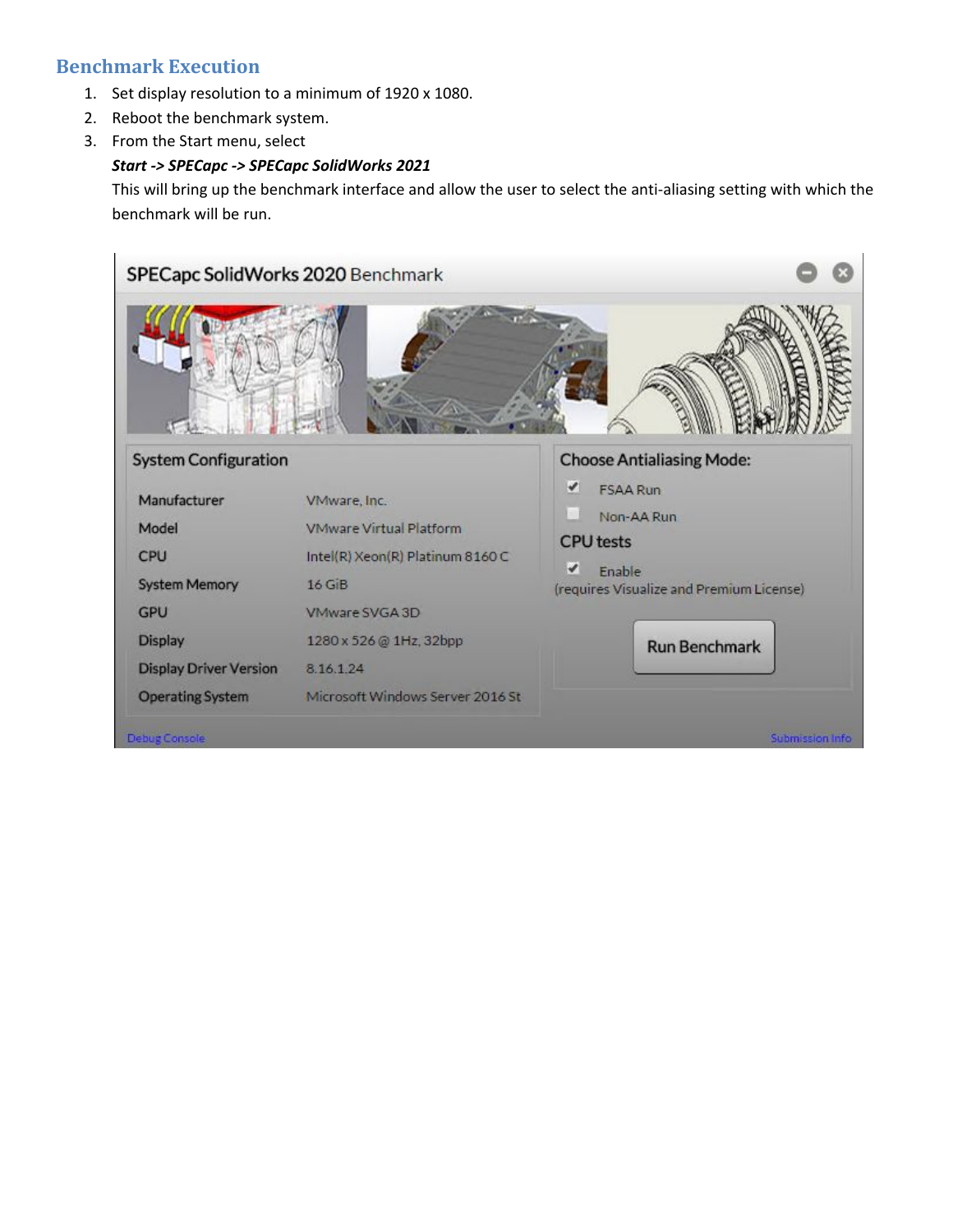4. (optional) If submitting results to SPEC, click on the "*Submission Info*" link in the bottom right hand corner of the benchmark interface to enter all information in this form BEFORE running the benchmark.

| node-webkit                                                        | $ \Box$ $\times$ |
|--------------------------------------------------------------------|------------------|
|                                                                    |                  |
| <b>Edit Submission Information</b>                                 |                  |
| <b>Company Name</b>                                                |                  |
| Enter your company name                                            |                  |
| <b>Submitter Name</b>                                              |                  |
| Enter your name                                                    |                  |
| <b>Submitter Email</b>                                             |                  |
| Enter your email address                                           |                  |
| Add any comments here you feel are relevant to the particular run. |                  |
| Enter your comments here                                           |                  |
|                                                                    |                  |
| Update                                                             |                  |

- 5. As the benchmark runs, do not interact with the system.
- 6. Ensure that nothing is obscuring the SolidWorks window, including taskbar, application pop-ups, and other applications.

#### **Benchmark Results**

- 1. When the benchmark is complete, the results will be displayed, filename *apcSwResults.html*, in a folder named *results\_[FSAA|NOAA}\_<timestamp in form YYYYMMDDTHHMM>*, located in the benchmark install location, along with screen grabs and additional details from the benchmark run.
- 2. The SolidWorks feature of Order Independent Transparency (OIT) for use in transparency is required for the benchmark, so ideally one should visually verify that it is supported before running the benchmark. OIT is a modern graphics methodology for quickly displaying transparency. SolidWorks does not support all graphics hardware to use OIT transparency. The benchmark is not able to automatically determine if OIT is enabled, so the user must visually confirm. To do this, either run the benchmark and compare the snapshots afterwards, or open the teapot model before running the benchmark.
- a. Open SolidWorks with the *teapot.sldprt* model at the default location *C:\SPEC\SPECapc\SolidWorks2021\SW2021Models\TeapotOIT\* OR run the benchmark where the teapot snapshot will be located in the default location *C:\SPEC\SPECapc\SolidWorks2021\results\_[FSAA|NOAA}\_timestamp\snapshots\*
- b. Compare the location of the shapes inside the teapot to the reference image, OIT\_On\_Teapot.png, at the default location

C:\SPEC\SPECapc\SolidWorks2021\SW2021Models\TeapotOIT\

c. If OIT is enabled, the sphere and torus will appear inside the purple squiggly shape. As the teapot is rotated, the object should appear in the same relative location to each other, i.e. the sphere will always appear inside the purple squiggly shape.